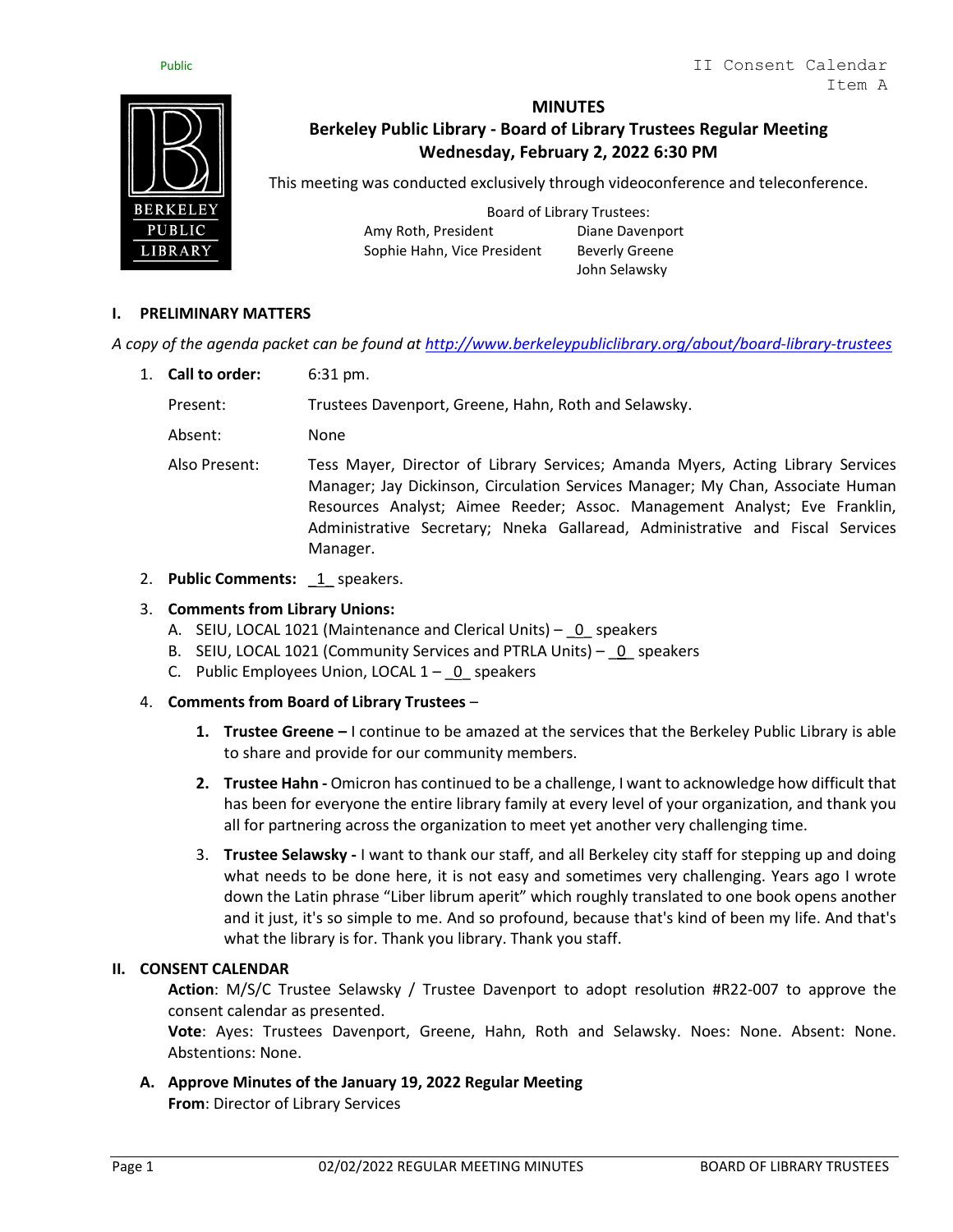Public

**Recommendation**: Adopt a resolution to approve the minutes of the January 19, 2022 Regular Meeting of the Board of Library Trustees as presented.

**Financial Implications**: None

**Contact**: Tess Mayer, Director of Library Services

**Action**: M/S/C Trustee Selawsky / Trustee Davenport to adopt resolution #R22-008 to approve the minutes as amended (Add Brian Gavin to attendees).

**Vote**: Ayes: Trustees Davenport, Greene, Hahn, Roth and Selawsky. Noes: None. Absent: None. Abstentions: None.

Trustee Green motioned, Trustee Hahn seconded, to move Information Calendar Item A. **Outdoor Programming Oral Update** to take place before the Action Calendar.

### **A. Outdoor Programming Oral Update**

Presentations from Michael Kwende; Librarian II at Claremont Branch; Heather Cummins, Supervising Librarian at Central Library Branch; Sierra Gribble, Library Specialist in the Central Support Unit; Dan Beringhele, Supervising Librarian at Tarea Hall Pittman West Branch; Sheila Lew, Library Assistant and temporary Children's Librarian at North Branch.

#### **III. ACTION CALENDAR**

**A. Circulation Policy Update to Discontinue Use of Unique Management Services (Collection Agency) From**: Jay Dickinson, Circulation Services Manager

**Recommendation**: Adopt the resolution to update the Library Circulation Policy by discontinuing the use of Unique Management Services collection agency, and to clarify specifics about replacement of billed items with materials purchased by patrons in lieu of payment.

#### **Financial Implications**: None

**Contact**: Jay Dickinson, Circulation Services Manager

**Action**: M/S/C Trustee Davenport / Trustee Selawsky to adopt resolution #R22-009 to update the Library Circulation Policy by discontinuing the use of Unique Management Services collection agency, and to clarify specifics about replacement of billed items with materials purchased by patrons in lieu of payment and to remove overdue fees for Cornerstones Kit and Laptops.

**Vote**: Ayes: Trustees Davenport, Greene, Hahn, Roth and Selawsky. Noes: None. Absent: None. Abstentions: None.

#### **B. 2022 Board of Library Trustees Priority Setting**

**From**: Tess Mayer, Director of Library Services

**Recommendation**: Review and discuss priority projects for the Board of Library Trustees (BOLT) for 2022. Identify any necessary additions or changes to the list.

#### **Financial Implications**: None

**Contact**: Tess Mayer, Director of Library Services

update list and include as an information item at the next meeting.

Pursue equity work. Explore the question of library resilience. Identify some personal characteristics, strengths and skills the we would look for in future board members.

No action taken.

**C. Authorization for President and Vice-President of the Board of Library Trustees to advance salary study project**

**From**: Tess Mayer, Director of Library Services

**Recommendation**: Authorize the President and Vice-President of the Board of Library Trustees to advance a salary study for the Executive Director position on behalf of BOLT.